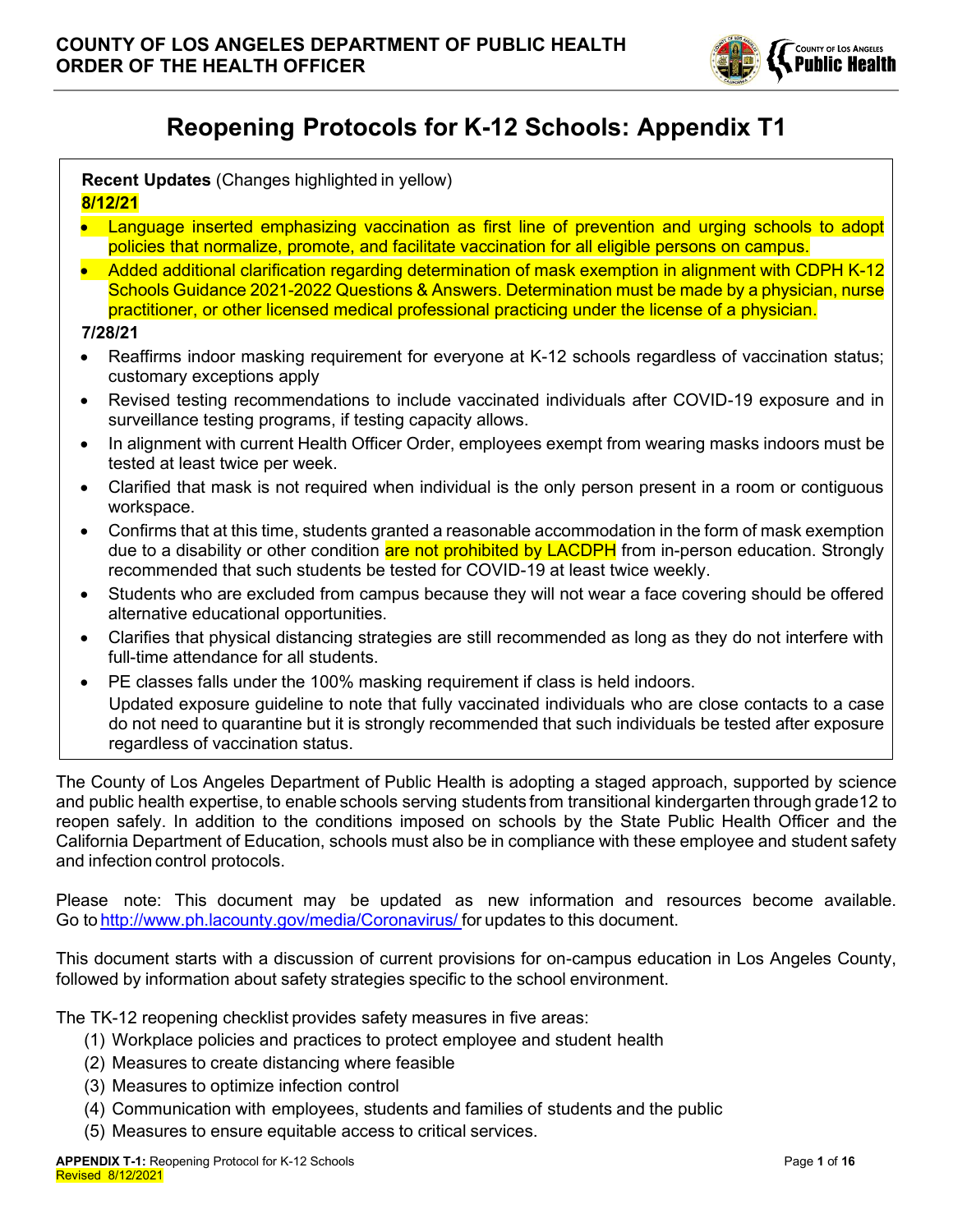

These five key areas contain numerous strategies that your school may choose to implement as your facility develops a plan to provide a safe environment for all employees, students, and visitors. Although some preventive and protective measures are currently required in all schools and are clearly indicated as such in the following protocol, most measures are optional and voluntary. Nevertheless, it is still appropriate for schools to implement multiple layers of COVID-19 mitigation strategies while fully re-opening to limit cases and transmission on the school campus. All measures in the associated School Exposure Management Plan **must** be implemented and are applicable to all on-site personnel. Additional resources for K-12 Schools can be found in the TK-12 School COVID-19 Toolkit.

#### **General Reopening Guidance for All Schools**

#### **At this time, all schools are permitted to reopenfor all students in any grades TK ± 12.**

Schools that have not yet reopened or not reopened fully and are planning to implement full in person instruction for the first time during the Summer or Fall of 2021 should refer to the LACDPH Safe Schools for All site for complete instructions on the reopening process and documents to complete.

**Note for child care programs located in schools.** LEAs and schools that offer day care services for children on school campuses should refer to DPH Guidance for ECE Providers.

### **COVID-19 VACCINATION IS THE FIRST LINE OF DEFENSE**

Achieving a high vaccination rate on your school campus is the first and best way to lower risk of infection and transmission at your school, greatly decrease risk of severe illness, hospitalization and death in those who are fully vaccinated, and provide an additional layer of protection for those who are not currently eligible for vaccination (e.g., all students younger than 12 years of age). For this reason, in addition to all requirements and recommendations written in this protocol, schools are urged to adopt strategies that normalize, promote and facilitate COVID-19 vaccination for all eligible staff and students on your campus. Please see LACDPH Vaccine Clinic Toolkit for Schools, a step-by-step guide with best practices for hosting a school-based vaccine clinic. Also be aware that a Health Officer Order issued by the State of California on August 11, 2021 requires all school staff to either show proof of full vaccination or be tested at least once per week.

| TK to Grade 12 Reopening Checklist                                               |                                        |  |  |  |  |  |
|----------------------------------------------------------------------------------|----------------------------------------|--|--|--|--|--|
| Institution name:                                                                | St. Joseph School                      |  |  |  |  |  |
| <b>Address:</b>                                                                  | 11886 Acacia Ave., Hawthorne, CA 90250 |  |  |  |  |  |
| <b>Maximum Occupancy, per Fire Code:</b>                                         | 500 students                           |  |  |  |  |  |
| Approximate total square footage of<br>space open to faculty and/or<br>students: |                                        |  |  |  |  |  |

**Estimated total number of administrators, teachers, and other employees that will be returning to support resumption of in person services for students:**

40

**Estimated total number of students that will return per grade (if none, enter 0):**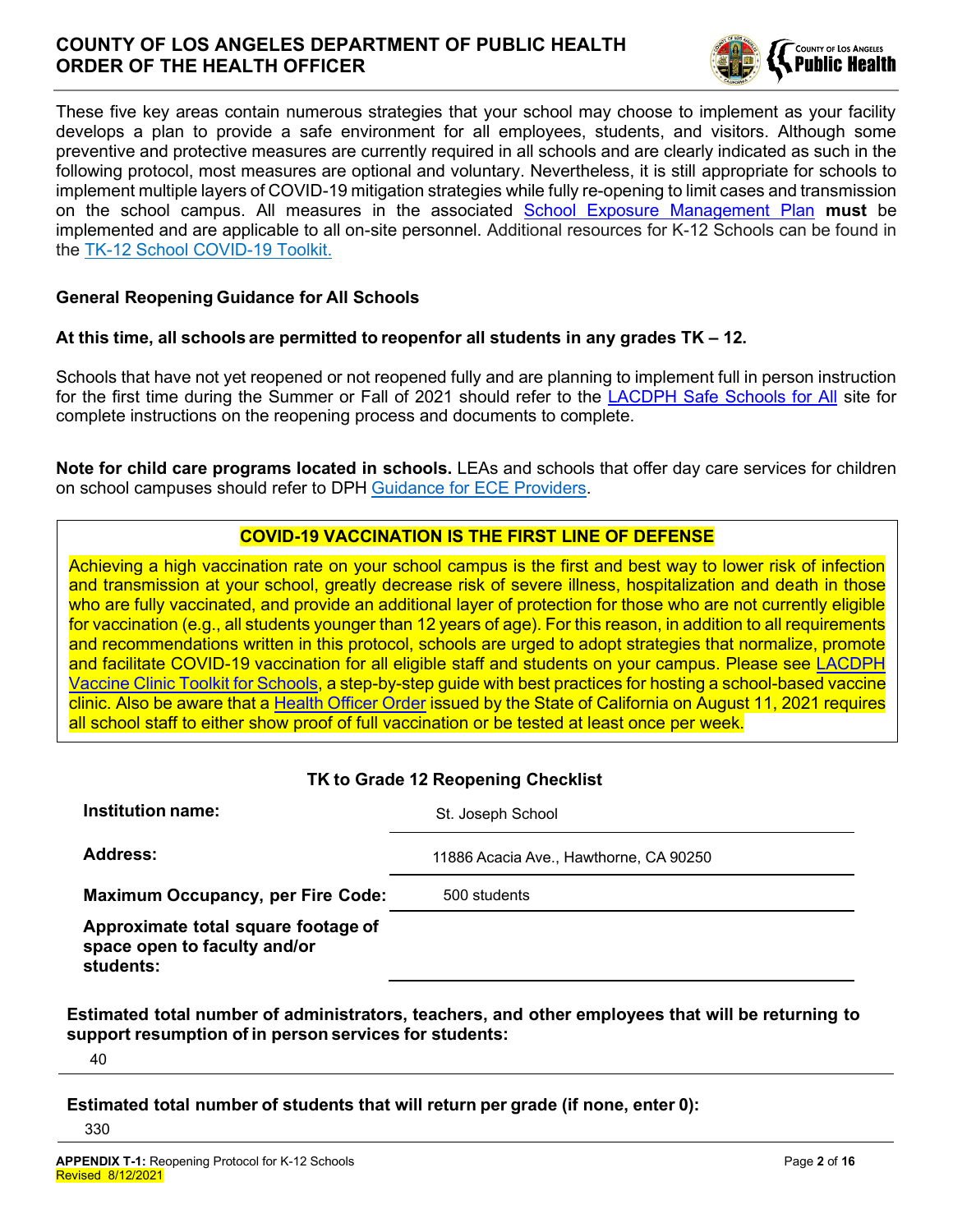

|  |  |  |  |  |  | <b>TK:</b> $\frac{45}{ }$ <b>K:</b> $\frac{34}{ }$ 1: $\frac{35}{ }$ 2: $\frac{34}{ }$ 3: $\frac{35}{ }$ 4: $\frac{35}{ }$ 5: $\frac{28}{ }$ |
|--|--|--|--|--|--|----------------------------------------------------------------------------------------------------------------------------------------------|
|  |  |  |  |  |  | 6: <sup>29</sup> 7: <sup>32</sup> 8: <sup>35</sup> 9: 10: 11: 12:                                                                            |

**NOTE:** The terms "employees" and "staff" are used in these protocols to refer to individuals who work in a school facility in any capacity associated with teaching, coaching, student support, provision of therapies or personal assistance to individual students, facility cleaning or maintenance, administration, or any other activity required for the school to function. "Employees" or "staff" may include individuals who are: paid directly by the relevant school system, paid by entities acting as contractors to the school, paid by outside entities acting in collaboration with the school to serve students, paid by third parties to provide individual student services, or unpaid volunteers acting under school direction to carry out essential functions. The term "parents" is used in these protocols to refer to any persons serving as caregivers or guardians to students.

#### **A. WORKPLACE POLICIES AND PRACTICES TO PROTECT STAFF (³EMPLO<EES´) ANDSTUDENTS (CHECK ALL THAT APPLY)**

The school must have a COVID-19 Containment, Response and Control Plan that describes the school's comprehensive approach to preventing and containing the spread of COVID-19 on campus. The Plan includes, but is not limited to the following elements:

- X A designated COVID-19 Compliance Team that is responsible for establishing and enforcing all COVID-19 safety protocols and ensuring that staff and students receive education about COVID-19. One member of this team is designated as a liaison to DPH in the event of an outbreak on campus.
- A plan or protocol, for steps that will be taken immediately upon notification of school officials that any X member of the school community (faculty, staff, student, or visitor) tests positive for COVID-19.
- **X** The plan addresses:
	- Immediate separation of the case from the school community to self-isolation at home if notification occurs while the case is on-site. The plan must allow for temporary, on-site isolation of the case if arrangements are needed for the person's return to their home.
	- Fact sheets or other informational materials that are to be given to the case (or appropriate family member/s if the case is a child) covering regulations governing self-isolation and links to sites with further information.
- ⊠ A plan or protocol to initiate a School Exposure Management Plan consistent with DPH guidance that outlines procedures for:
	- $\bullet$  Isolation of case(s);
	- Identification of persons exposed to cases at school;
	- Quarantine of exposed unvaccinated employees and/or students; and
	- Assurance of access to testing for all exposed individuals within the school, regardless of vaccination status, as the basis for further control measures.
	- Notification to DPH of all confirmed cases of COVID-19 disease among employees and children who had been at school at any point within 14 days prior to the illness onset date. The illness onset date is the COVID-19 test date or Symptom Onset Date of the infected person, whichever is earlier. Reporting of cases should be done within 1 business day of theschool's notification of the case. This can be completed online using the secure web application: http://www.redcap.link/lacdph. educationsector.covidreport or by downloading and completing the COVID-19 Case and Contact Line List for the Education Sector and sending it to ACDC-Education@ph.lacounty.gov.
- ⊠ A plan to immediately report a cluster of cases (3 or more cases within 14 days) to the Department of Public Health. This can be done using the same reporting options described above: (1) submitting the report online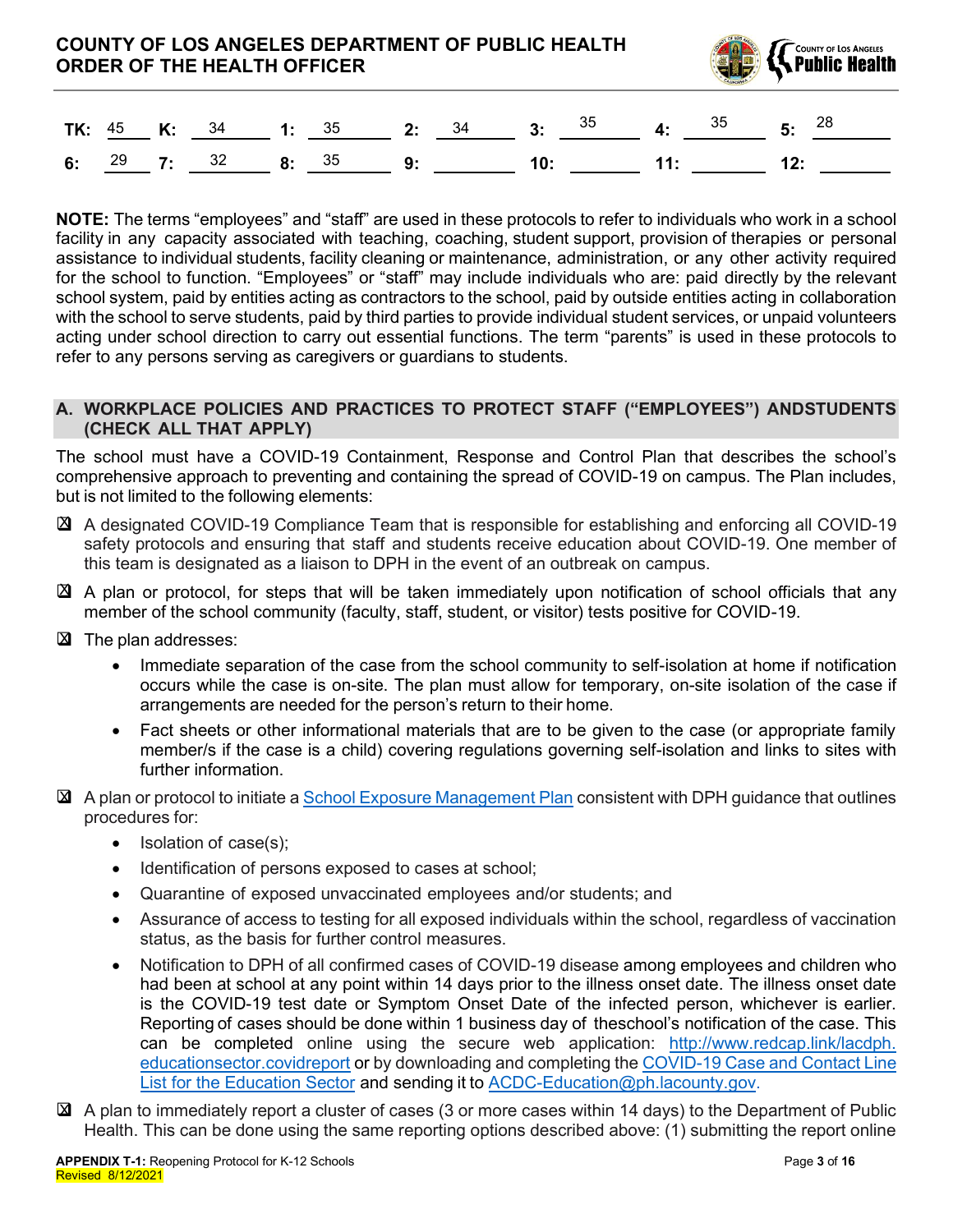

at http://www.redcap.link/lacdph.educationsector.covidreport or (2) completing the COVID-19 Case and Contact Line List for the Education Sector and emailing it to ACDC-Education@ph.lacounty.gov. The Department of Public Health will work with the school to determine whether the cluster is an outbreak that will require a public health outbreak response.

- Contingency plans for full or partial closure of in-person school operations if that should become necessary X based on an outbreak in the school or community.
- **E** A plan or protocol for incorporating COVID-19 testing into regular school operations.
	- At a minimum the plan should describe the strategy for ensuring access to testing for students or employees who are symptomatic or have known or suspected exposure to an individual infected with SARS-CoV-2. Note that current Cal/OSHA COVID-19 Prevention Emergency Temporary Standards (Cal/OSHA ETS) requires employers to offer testing at no cost to employees during paid time for:
		- o Symptomatic unvaccinated employees, regardless of whether there is a known exposure.
		- o Unvaccinated employees after an exposure.
		- o Vaccinated employees after an exposure if they develop symptoms.
		- o Unvaccinated employees in an outbreak (3 or more employee cases).
		- o All employees in a major outbreak (20 or more employee cases).
	- In addition, the school may consider a strategy for periodic testing for asymptomatic individuals with no known exposure. The California Department of Public Health (CDPH) is not requiring any particular frequency or procedure for asymptomatic testing at this time. However, the state has put into place support for specific testing cadences through supplemental testing supplies, shipment, laboratory capacity, enrollment and reporting technology, training, and assistance with insurance reimbursement. Schools are advised to access information and resources regarding school-centered testing at the state's Safe Schools for All hub. In times of high rates of community transmission, LA County recommends that periodic testing include fully vaccinated individuals where resources allow.
	- The plan must provide that all testing results will be reported to the Department of Public Health.
	- Please note: Screening testing is not recommended for persons who have recovered from laboratory confirmed COVID-19 within the past 90 days and are asymptomatic.
- Consider assigning vulnerable employees (employees not yet fully vaccinated who are above age 65 and/or X with chronic health conditions that would place them at high risk if infected) work that can be done from home when feasible. Employees in this category should discuss any concerns with their healthcare provider or occupational health services to make appropriate decisions on returning to the workplace.
- Consider reconfiguration of work processes to the extent consistent with academic requirements and student X needs to increase opportunities for employees to work from home.
- ⊠ All employees have been told not to come to work if sick or if they have been exposed to a person who has COVID-19. School officials have provided information to employees regarding employer or government sponsored leave benefits, including their right to paid sick leave as guaranteed by the 2021 COVID-19 Supplemental Paid Sick Leave Law.
- Use of school facilities for non-school purposes (community meeting or events, on-site clinic visits by people Xwho are neither students nor staff, etc.) is permitted. Use of indoor school facilities provides more risk of contamination of indoor air and surfaces and care should be taken to avoid unnecessary exposure for regular school employees and students. Routine cleaning after use of indoor facilities by non-school groups is recommended. Use of outdoor athletic fields by non-school youth sports teams, leagues, or clubs is permitted as long as care is taken to avoid unnecessary exposures for regular school employees and students.
- **E**mployee screenings are recommended to be conducted before employees may enter the workspace. Entry screening should include a check-in concerning cough, shortness of breath, difficulty breathing and fever or chills and if the employee is currently under isolation or quarantine orders. Temperature checks are recommended if feasible.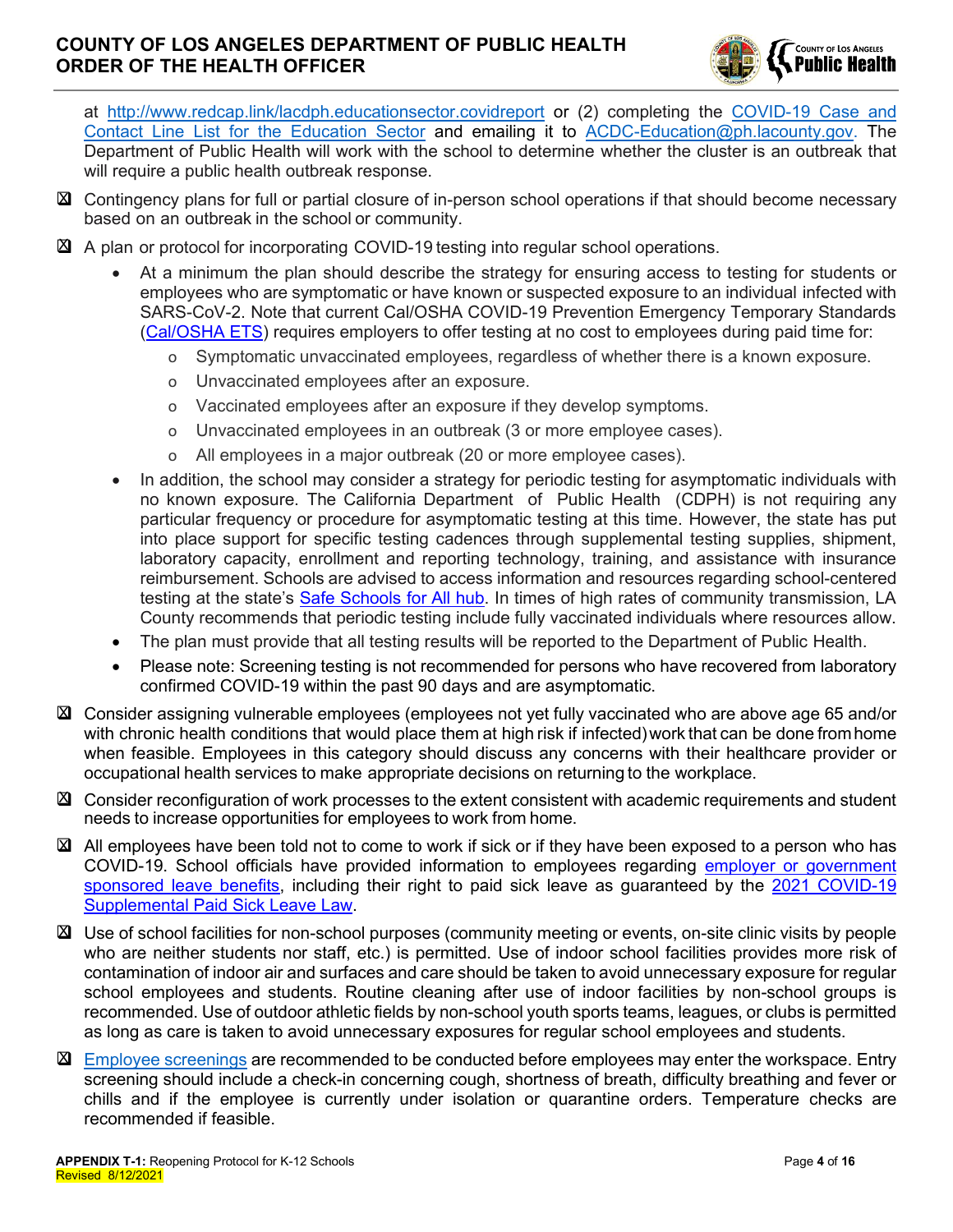

- These screenings can be done in-person upon arrival at the site or remotely before arrival using a digital app or other verifiable approach.
- Note that current Cal/OSHA ETS requires employers to exclude employees from the workplace who have COVID-19 symptoms and/or are not fully vaccinated and have had a close contact. Cal/OSHA does not prescribe any particular method of employee screening but implementing some method as recommended will assist in compliance with the current ETS.
- Masking is required for anyone entering school buildings or transports (school buses as well as school Xbuildings) who has contact with others (students, parents, or other employees).
	- Employees who have contact with others are offered, at no cost, an appropriate face mask that covers the nose and mouth. The mask must be worn by the employee at all times during the workday when indoors and is in contact or likely to come into contact with others. Employees who have been instructed by their medical provider that they should not wear a face mask must wear a face shield with a drape on the bottom edge, as long as their condition permits it. A drape that is form fitting under the chin is preferred. Masks with one-way valves must not be used.
	- x Employees who are exempt from wearing a mask while indoors, **must** undergo COVID-19 testing at least twice per week, unless the employee provides proof of full vaccination status against COVID-19. In times of high rates of community transmission, LA County recommends that periodic testing also include fully vaccinated individuals where resources allow.
	- x Employers are required to provide, upon request, respirators to any unvaccinated employee along with instructions on how to ensure the mask fits appropriately.
	- Employees that are in a setting where they are in close contact with other people who may not be fully vaccinated should be offered and should consider wearing higher level of protection, such as wearing two masks ("double masking") or a respirator (e.g., KN95 or N95). This is particularly important if the employee is not fully vaccinated and is working in an indoor or crowded outdoor setting.
	- x All staff **must** wear a face mask at all times when indoors, except: when working alone in private offices with closed doors; when they are the **only** individual present in a larger open workspace for multiple employees; or when eating or drinking.
	- For the most updated LACDPH quidance and information on masking, refer to our COVID-19 Masks page.
	- A medical grade mask is provided to any employee who cares for sick children or who has close contact with any child with a medical condition that precludes the child's use of a clothface mask.
	- x Alternative protective strategies may be adopted to accommodate students who are on Individualized Education or 504 Plans and who have medical reasons why they cannot use or tolerate a face mask. Students who present appropriate documentation demonstrating a disability or condition that does not allow them to safely wear a mask should wear a face shield with drape at the bottom if their condition allows it. Students with documented conditions that do not accommodate the face shield and drape may request a reasonable accommodation from the school or district. Assessing for exemption due to a medical condition, mental health condition, disability that prevents wearing a mask, or hearing impairment is a medical determination and therefore must be made by a physician, nurse practitioner, or other licensed medical professional practicing under the license of a physician. Self-attestation and parental attestation for mask exemptions due to the aforementioned conditions do not constitute medical determinations.
	- It is strongly recommended that any student who is exempt from wearing a mask indoors be tested for COVID-19 at least twice a week, unless they provide proof of full vaccination status against COVID-19. In times of high rates of community transmission, LA County recommends that periodic testing also include fully vaccinated individuals where resources allow.
	- Public schools should be aware of the requirements in AB 130 to offer independent study programs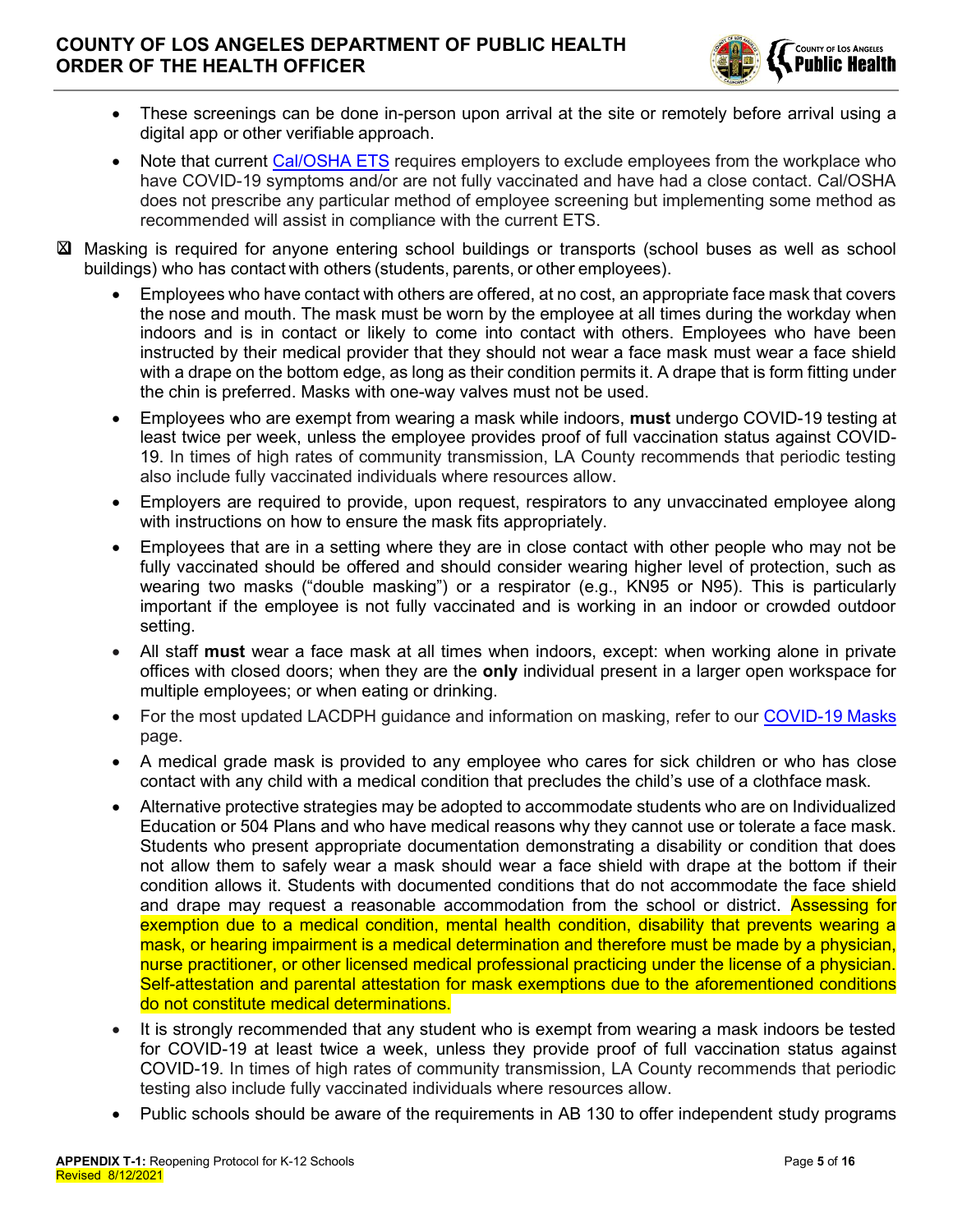

for the 2021-22 school year.

- ⊠ It is recommended that employees be instructed to wash or replace their face masks daily and parents be instructed to ensure that children have clean face masks.
- ⊠ To ensure that masks are worn consistently and correctly, staff are discouraged from eating or drinking except during their breaks when they are able to safely remove their masks and increase their physical distance from others. Eating or drinking outdoors is best but eating or drinking at a cubicle or workstation indoors is preferred to eating in a breakroom if eating in a cubicle or workstation permits greater distance from and barriers between staff.
- **X** Consider increasing space between employees in any room or area used by staff for meals and/or breaks, especially when space will be shared by employees who are not fully vaccinated or whose vaccination status is unknown.
- All employees, on-site contractors, vendors, and delivery personnel have been provided instructions X regarding required use of face masks when around others indoors.
- Break rooms, restrooms, classrooms, and other common areas used or visited by staff are cleaned at the X frequency listed below. Routine cleaning is recommended at a frequency no less than once per day during periods of operation but may be done more frequently.
	- $\bullet$  Break rooms  $\bullet$
	- x Restrooms \_\_\_\_\_\_\_\_\_\_\_\_\_\_\_\_\_\_\_\_\_\_\_\_\_\_\_\_\_\_\_\_\_\_\_\_\_\_\_\_\_\_\_\_\_\_\_\_\_\_
	- x Classrooms \_\_\_\_\_\_\_\_\_\_\_\_\_\_\_\_\_\_\_\_\_\_\_\_\_\_\_\_\_\_\_\_\_\_\_\_\_\_\_\_\_\_\_\_\_\_\_\_\_\_
	- $\bullet$  Laboratories
	- $\bullet$  Nurse's office
	- Counseling and other student support areas
	- Front office  $\frac{1}{2}$  Front office  $\frac{1}{2}$  Front  $\frac{1}{2}$  Front  $\frac{1}{2}$  Front  $\frac{1}{2}$  Front  $\frac{1}{2}$  Front  $\frac{1}{2}$  Front  $\frac{1}{2}$  Front  $\frac{1}{2}$  Front  $\frac{1}{2}$  Front  $\frac{1}{2}$  Front  $\frac{1}{2}$  Front  $\frac{1}{2$
	- $\bullet$  Other offices
	- Other (auditorium, gymnasium, library if in use)
- **X** High touch areas in staff breakrooms are recommended to be cleaned at least once per day.
- ⊠ It is recommended that hand sanitizer effective against COVID-19 be made available to all employees in or near the following locations (check all that apply):
	- Building entrance/s, exit/s
	- Central office
	- Stairway entrances
	- $\bullet$  Elevator entry (if applicable)
	- Classrooms
	- Faculty breakroom
	- Faculty offices:
- $\mathbb{Z}$  It is recommended that employees be offered frequent opportunities to wash their hands with soap and water.

\_\_\_\_\_\_\_\_\_\_\_\_\_\_\_\_\_\_\_\_\_\_\_\_\_\_\_\_\_\_\_\_\_\_\_\_\_\_\_\_\_\_\_\_\_\_\_\_\_\_\_\_\_\_\_\_\_\_\_\_\_\_\_\_\_\_\_\_\_\_\_\_\_\_\_\_\_\_\_\_\_\_\_\_\_

- ⊠ Copies of this Protocol have been distributed to all employees.
- $\Box$  Optional—Describe other measures: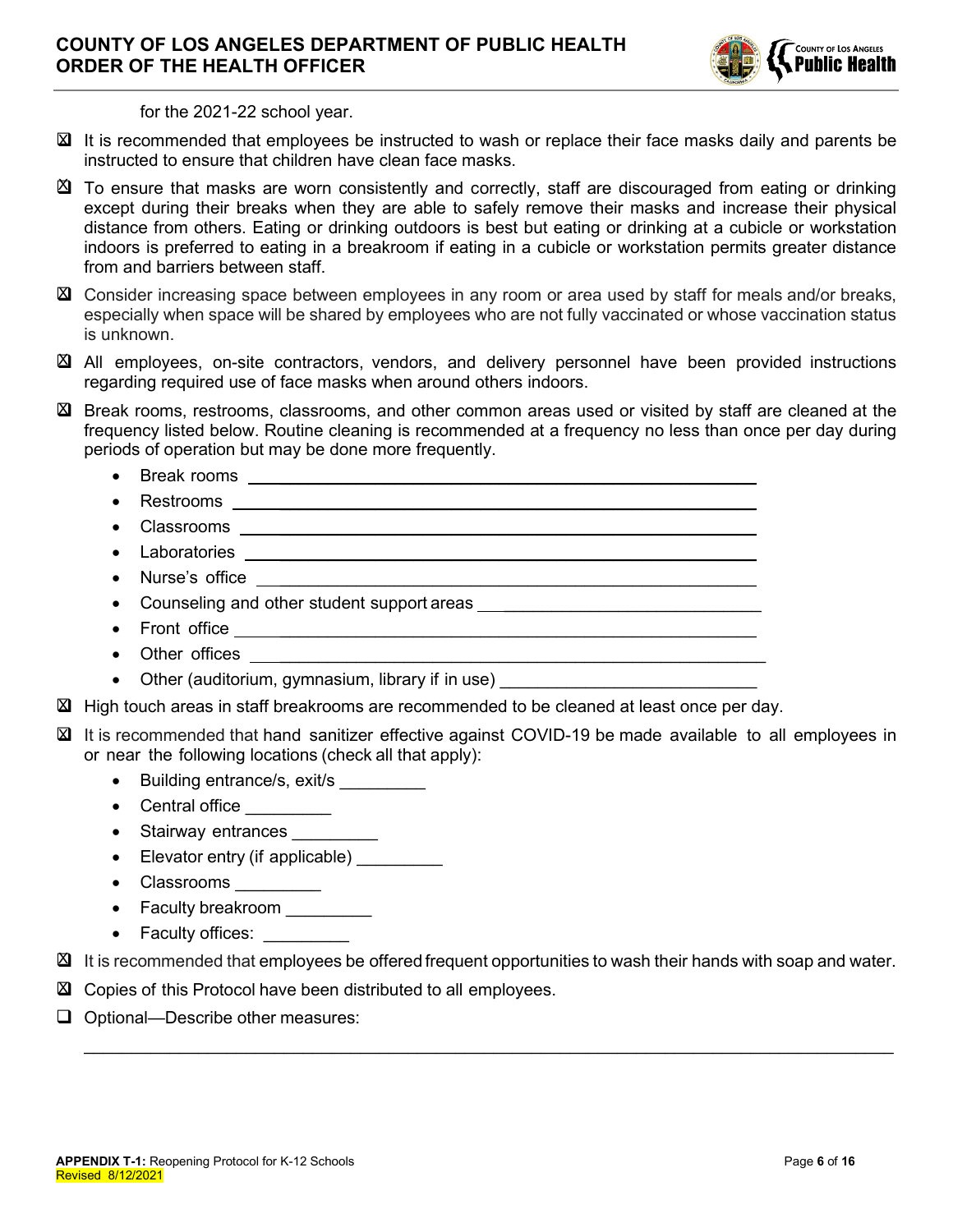

# **B. MEASURES TO ALLOW FOR RECOMMENDED PHYSICAL DISTANCING AND REDUCE CROWDING BY STAFF, STUDENTS AND VISITORS (CHECK ALL THAT APPLY)**

**NOTE**: LACDPH recommends that measures be implemented to create physical distancing when doing so will not interfere with the full-time attendance of all enrolled students. This is especially important during times that groups of students are outside the classroom (e.g., hallway transitions) and/or anytime masks must be removed in a group setting (e.g., lunch time, recess) where increased physical distance is preferred. For situations when physical distancing may not be feasible (e.g., very full classrooms), the importance of 100% mask adherence is critical.

- Maximum number of employees permitted in facility, is: . X
- **E** Face masks are required at all times on school buses and vans.
- Consider maintaining measures to promote physical distancing of students on school busses since many X students remain unvaccinated. These measures may include (check all that apply):
	- Seating one child per bus seat.
	- Use of alternating rows.
	- Open windows as air quality and rider safety concerns allow.
- $\mathfrak A$  Additional measures that may be considered to promote physical distancing and reduce rider density on school buses (Check all that apply):
	- Staggered school start times to permit more than one trip per bus at school start and close.
	- Implementation of measures that make it easier for parents to drive students to school, such as availability of early opening with staff presence, expanded short-term parking at schools, and presence of staff at drop-off areas to assure safe movement of students from drop-off to school entry.  $\mathcal{L}_\text{max}$
	- Implementation of measures that facilitate safe and age-appropriate student travel to school including Safe Routes to School walking groups, use of school crossing guards, bicycle safety and bike route programming.
		- $\circ$  Parents have been engaged in working with school personnel to assure that alternative transportation options are appropriately supervised and have incorporated strategies for physical distancing and use of face masks.
		- $\circ$  Building infrastructure is adapted to maximize support for bicycle commuting and capacity for bike storage is increased if possible.
	- Other:  $\Box$
- Consider implementing measures to reduce crowding as students, parents or visitors enter and move through Xthe school building. These may include (check all that apply):
	- Schedules are adjusted to avoid crowding in common spaces and when possible, allow single classrooms or small groups to move through common spaces (such as hallways and bathrooms) at a given time.
	- School employees are deployed in hallways to promote physical distancing and reduce loitering and crowding as students enter and proceed to classrooms. \_\_\_\_\_\_\_\_\_
	- Elevator capacity, if applicable, is limited to reduce crowding. All riders are required to wear face masks. \_\_\_\_\_\_\_\_\_
	- The following measures may be implemented to avoid crowding on stairways:
		- $\circ$  Designation of up and down stairways
		- $\circ$  Staggering of breaks between classes
		- $\circ$  Monitoring of stairways by school staff
		- $\circ$  Other: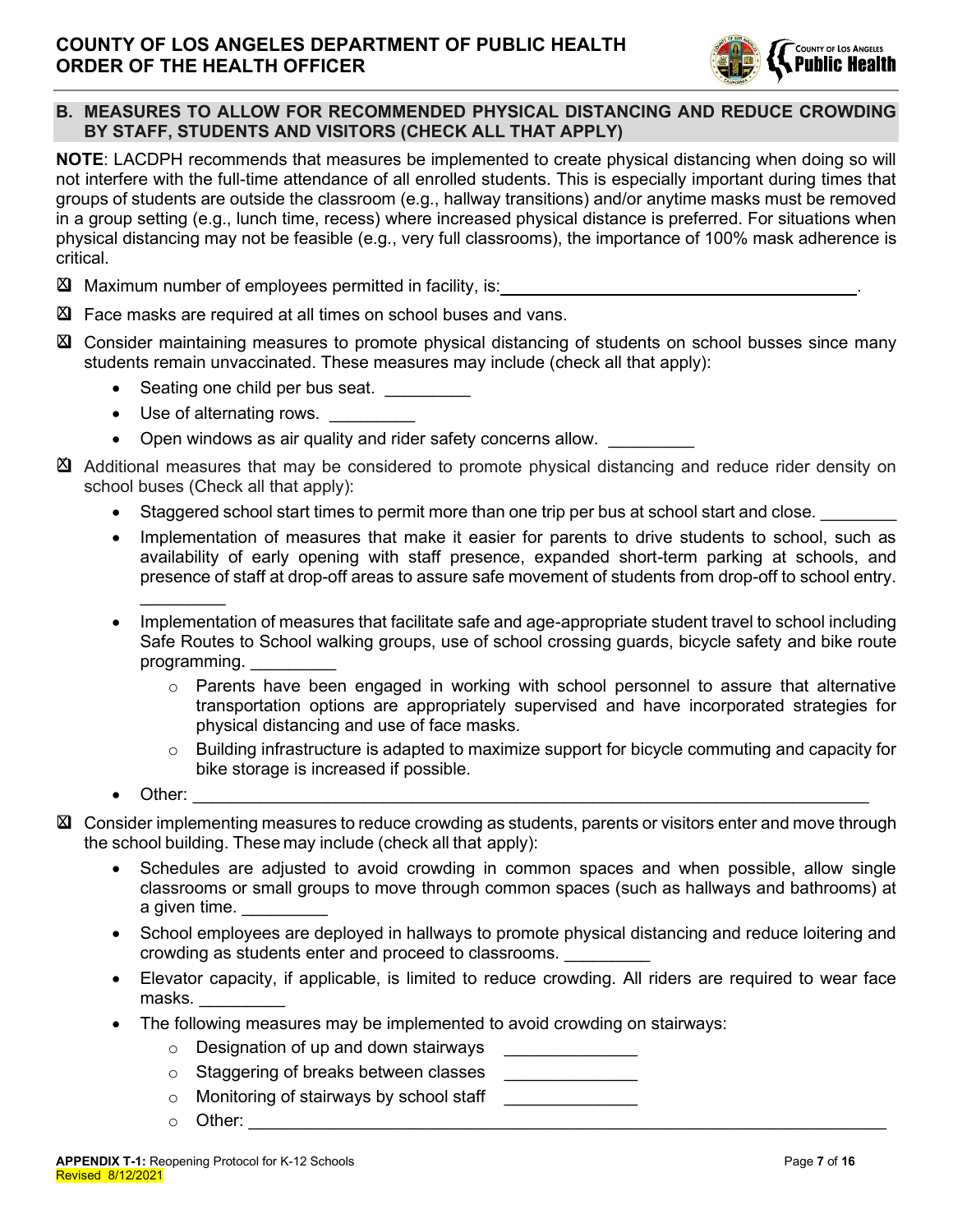

- ⊠ Consider adopting a school-wide approach to creating and maintaining stable groups, in which supervising adults and children stay together for as many activities as possible (e.g., meals, recreation, etc.), and avoid inter-mingling with people outside of their group in the setting, throughout the school day. Stable groups are considered a best practice at all grade levels and therefore recommended but not required.
	- Students with IEP or 504 plans who require specialized services may be pulled out of their general education classroom and grouped with other students requiring similar services as needed to provide appropriate level of instruction and care.
	- x Specialized staff who serve students with IEP or 504 plans and/or provide specialized services will need to work with different stable groups during the school day and this should be accommodated. Staff that are not fully vaccinated should consider wearing a face shield in addition to the required mask if entering multiple classrooms for this purpose. All staff should be encouraged to wash or sanitize hands after leaving a classroom and before entering another classroom with a different group of students.
- ⊠ Consider implementing measures that allow for recommended physical distancing within classrooms when possible without interfering with essential operations. These may include the following measures (check all that apply):
	- Classroom furniture is set up to maximize distance between students and between students and teachers. Where distancing is not feasible consider other safety measures including focus on high mask adherence.
	- Consider enhancing other mitigation layers, such as stable groups or improved ventilation.
	- x Maintain an increased distance as much as possible during times when students or staff are not masked (e.g., due to eating or drinking, napping).
	- Nap or rest areas in classrooms have students placed an increased distance apart and alternating feet to head.
	- x Other: \_\_\_\_\_\_ \_ \_ \_ \_ \_ \_ \_ \_ \_ \_ \_ \_ \_ \_ \_ \_ \_ \_\_
- ⊠ Consider offering physical education class outdoors as much as possible and select activities that allow for physical distancing. Physical education classes held indoors requires all present to wear masks except when drinking water.
- Consider implementing school policies that promote physical distancing in locker rooms. Policies may X include:
	- Offering access to locker rooms only when staff supervision is possible. Staggering locker room access.
	- Creating alternative options for storage of student clothing, books, and other items.
- Consider implementing measures to increase physical distancing during school meals when students will Xbe unmasked. These may include (check all that apply):
	- Meals are eaten in classrooms or outdoors, without mingling of stable groups from different classrooms.
	- If students line up to pick up food, tape or other markings are used to promote distance between students. \_\_\_\_\_\_\_\_\_
	- Staff are deployed during meals to maintain distancing and prevent mixing of students from different stable groups.
	- If meals take place in a cafeteria, mealtimes are staggered to reduce the number of groups in the cafeteria at any one time.
	- If meals take place in a cafeteria, space between all tables/chairs has been increased to maintain distance between students while eating. Barriers between tables and/or chairs may be used as an alternative when distancing is not possible.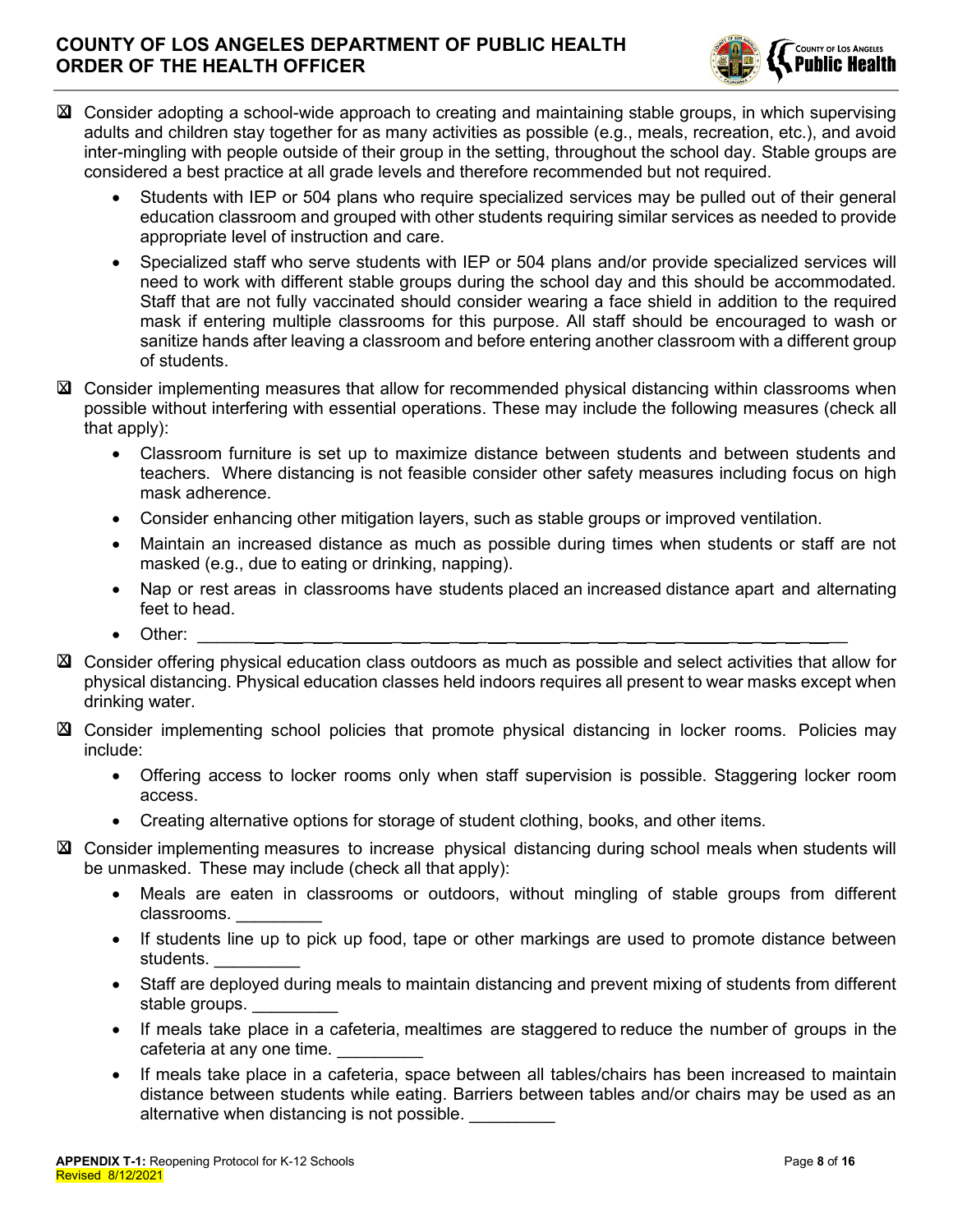

- ⊠ Consider implementing measures to promote physical distancing in school areas used for student support services.
	- Student support staff, including school employees (nurses, guidance counselors, therapists, etc.) and employees of adjunct support programs (clinicians, health educators, etc.) are encouraged to maintain when feasible physical distance while engaging in student support activities.
	- Furniture and equipment in school areas used for student support services are arranged to promote distancing between any two students and/or between students and staff.
	- Sharing of equipment and supplies is avoided where possible.
	- Staff offering student support services are provided with appropriate Personal Protective Equipment (PPE) per Cal OSHA requirements.

# **C. MEASURES THAT ENSURE INFECTION CONTROL (CHECK ALL THAT APPLY TO THE FACILITY)**

- ⊠ Symptom screening is recommended to be conducted before students, visitors and staff enter the school. Screening should include a check-in concerning symptoms consistent with possible COVID-19 and any other symptoms the individual may be experiencing. These checks can be done remotely (using a digital app or in person upon arrival. A temperature check with a no-touch thermometer at entry can be included as part of the screening, if feasible, especially for visitors who may not be part of a systematic at-home screening process.
	- Students, staff, and visitors who screen positive at entry or who report symptoms at any point during the school day should be reported to the COVID-19 Compliance Team (see Section A). The COVID-19 Compliance Team will determine whether the individual should be excused from the facility according to DPH guidance on Symptom and Exposure Screening Pathways at Educational Institutions. Students who screen positive are given a surgical mask and accompanied to a preselected isolation space where they can remain while a determination is made on exclusion and arrangements are made for their return home, where indicated.
	- Per the DPH Symptom and Exposure Screening Pathways, students, staff, and visitors who have had close contact with an individual who has screened positive for symptoms consistent with possible COVID-19 are notified of the potential exposure. These individuals are not required to quarantine unless the exposure has been confirmed through a positive COVID-19 diagnostic viral test or a clinical diagnosis from a medical provider. Students who have a confirmed exposure are accompanied to preselected quarantine space where they can remain until arrangements are made for their return home. This space is apart from the one set aside for symptomatic students. It may be a separate room or an area within the same room that is set apart by a barrier. Once they return home, they are instructed to self-quarantine as required by HealthOfficer Quarantine Order.
	- The preceding quarantine instructions do not apply to an individual who has a confirmed exposure but demonstrates proof of full vaccination against COVID-19 and is asymptomatic. Those individuals are not required to quarantine but are strongly recommended to be tested for COVID-19 as a result of their exposure *regardless of their vaccination status*.
- ⊠ Screening of adults and of middle and high school age students should include a question about close contact with anyone at home, school or elsewhere in the past 10 days who has tested positive for COVID-19.
	- x Any adult who is screened for exposure and reports close contact with an infected person is instructed to leave the school, return home to initiate self-quarantine, and get testing for COVID-19.
	- Any middle or high school student who is screened for exposure and reports close contact with an infected person is provided with a surgical mask and accompanied to a predetermined space in the school while arrangements are made for them to be picked up by parents in order to initiate quarantine at home. Parents are advised to seek testing for the child.
	- The preceding quarantine instructions do not apply to an individual who reports a close contact but demonstrates proof of full vaccination against COVID-19 and is asymptomatic. Those individuals are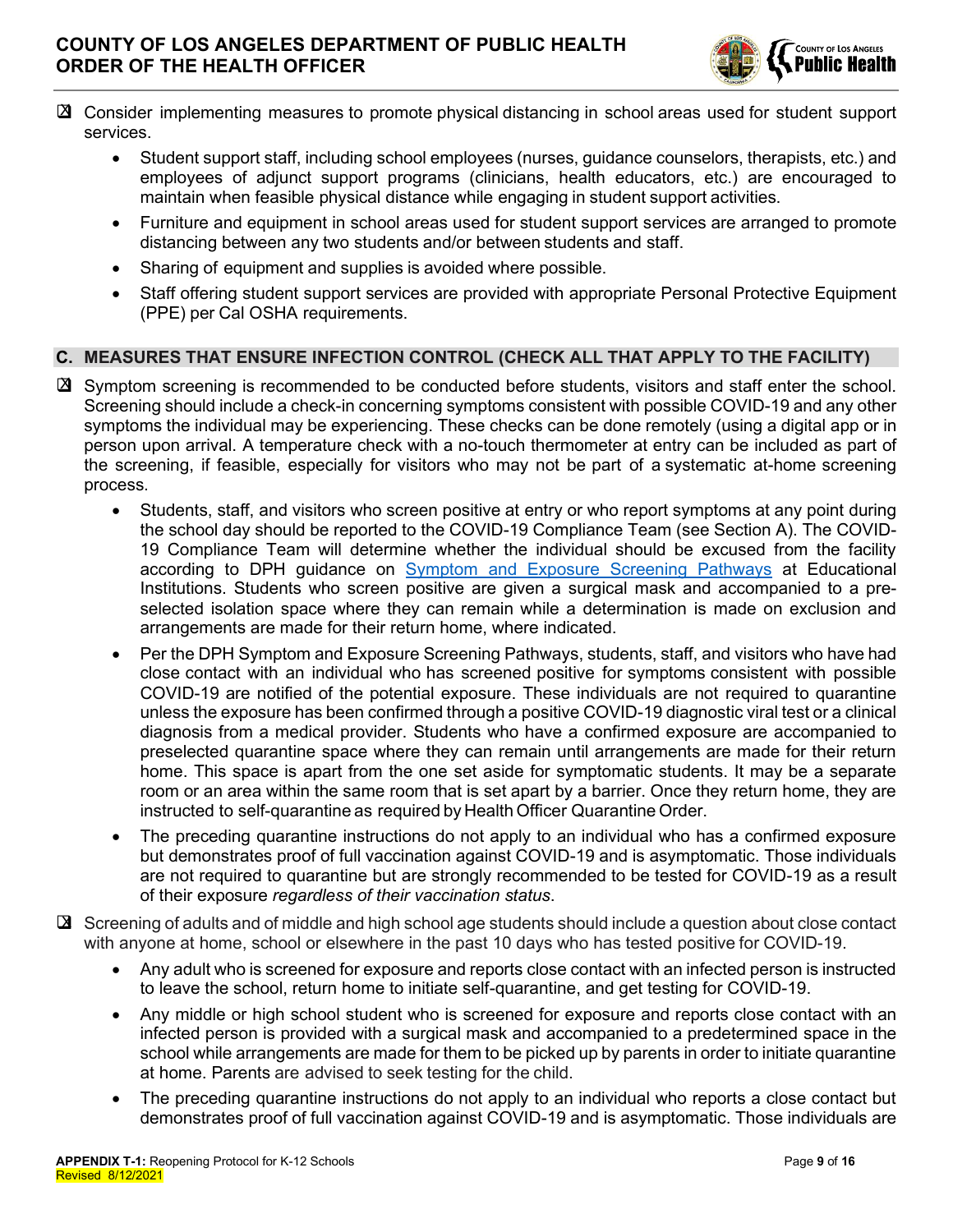

not required to quarantine but are strongly recommended to be tested for COVID-19 as a result of their exposure *regardless of their vaccination status*.

- ⊠ Consider implementing measures to limit risk of infection due to visits by individuals other than staff and students.These may include (check all that apply):
	- Visitors should be registered in a visitor log that includes a visitor's name, phone number and email address in case this information is needed in the future for contact tracing purposes. If a visitor must be accompanied by another person (e.g., for translation assistance, or because the visitor is a minor, or has minor students) their information should also be captured in the visitor log.
	- Movement of visitors within the school is best limited to designated areas such as the reception or lobby area, offices, conference or meeting rooms, and public rest rooms to the extent feasible, in order to reduce unnecessary interaction with any stable learning groups.
	- x Visitors arriving at the school are reminded to wear a face mask at all times while inside the school. This applies to all adults and to children 2 years of age and older. Individuals who have been instructed by their medical provider that they should not wear a face mask should wear a face shield with a drape on the bottom edge, as long as their condition permits it. A drape that is form fitting under the chin is preferred. Masks with one-way valves must not be used. To support the safety of your employees and other visitors, a face mask should be made available to visitors who arrive without them. \_\_\_\_\_\_\_\_\_
- ⊠ Implementing measures to promote optimal ventilation in the school is strongly recommended. These may include (check all that apply):
	- Movement of classroom learning, meals, and activities to outdoor space is maximized whenever feasible and weather permitting.
	- The school HVAC system is in good, working order. Prior to school reopening, consider having the HVAC system evaluated by an appropriate engineer familiar with the Guidance for Reopening Schools as developed by the American Society of Heating, Refrigerating, and Air-conditioning Engineers (ASHRAE).
	- x HVAC systems are set to maximize indoor/outdoor air exchange unless outdoor conditions (recent fire, very high outside temperature, high pollen count, etc.) make this inappropriate.
	- Portable, high-efficiency air cleaners have been installed if feasible.
	- Doors and windows are kept open during the school day if feasible and if outdoor conditions make this appropriate. Existing fire codes requiring closure of fire-rated doors must be respected.
	- Air filters have been upgraded to a higher efficiency (MERV-13 or higher rating is preferred).
	- $\bullet$  Other:

 $\mathcal{L}_\text{max}$ 

 $\overline{\phantom{a}}$ 

- ⊠ It is recommended to have measures in place to promote appropriate cleaning of space, surfaces, and objects throughout the school. These may include (check all that apply).
	- A cleaning schedule have been established *m*atorier to avoid both under-and over- use of cleaning products.
	- Buses are thoroughly cleaned daily and disinfected after transporting any individual who is exhibiting symptoms of COVID-19. Drivers are equipped with disinfectant wipes and disposable gloves to support disinfection of surfaces as needed during a run. Frequently touched surfaces are cleaned after every completed bus route.
	- Common areas and frequently touched objects in those areas (tables, doorknobs, light switches, countertops, handles, desks, phones, keyboards, elevator switches and buttons, touch screens, printers/copiers, grab bars, and handrails) are cleaned at least daily and more frequently as resources allow using appropriate products (see below).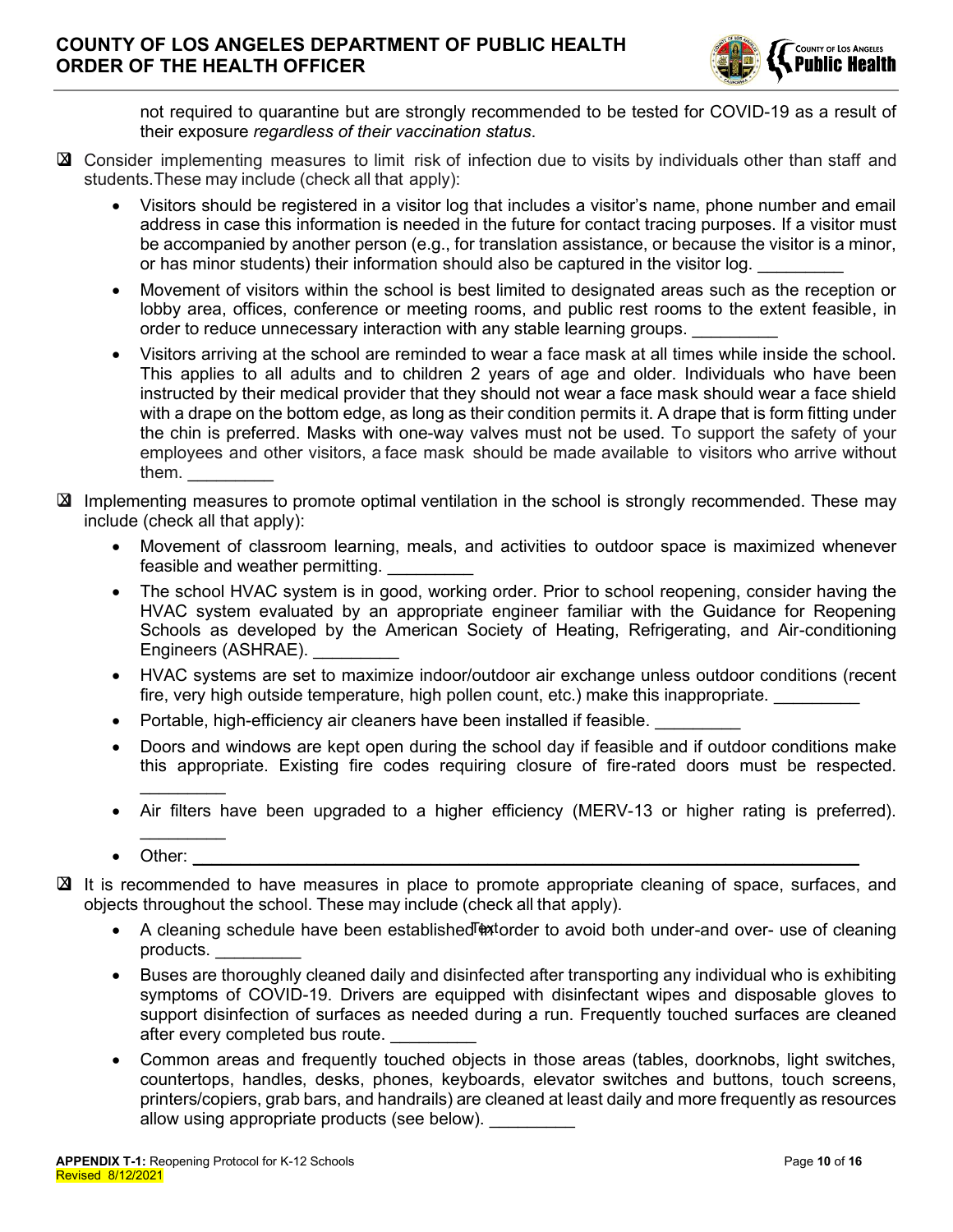

- Drinking fountains may be available for use. To minimize the risk of Legionnaire's disease and other diseases associated with water, take steps to ensure that all water systems and features (e.g., drinking fountains, decorative fountains) are safe to use after a prolonged facility shutdown. This includes proper flushing and may require additional cleaning steps (including disinfection). Refer to CDC Guidance for Reopening Buildings After Prolonged Shutdown or Reduced Operation: https://www.cdc.gov/coronavirus/2019-ncov/php/building-water-system.html
- Where individualized alternatives are not feasible, for example, in laboratories and art rooms where some equipment may have to be used by multiple students, objects and surfaces are sanitized between users.
- x Cleaning products that are effective against COVID-19 (these are listed on the Environmental Protection Agency (EPA)-approved list "N) are used according to product instructions. When EPAapproved disinfectants are not available, alternative disinfectants can be used (for example, 1/3 cup of bleach added to 1 gallon of water, or 70% alcohol solutions). Do not mix bleach or other cleaning and disinfection products together  $-$  this causes toxic fumes that may be very dangerous to breathe.
- Custodial and other staff responsible for cleaning and disinfecting school surfaces and objects are trained on manufacturer's directions, Cal/OSHA requirements for safe use and as required by the Healthy Schools Act, as applicable.
- Custodial staff and other staff responsible for cleaning and disinfecting are equipped with appropriate personal protective equipment, including gloves, eye protection, respiratory protection and other appropriate protective equipment as required by the product.
- All cleaning products are kept out of children's reach and stored in a space with restricted access.
- x Ventilation is maximized during cleaning and disinfecting to the extent feasible. If using air conditioning, use the setting that brings in fresh air. Replace and check air filters and filtration systems to ensure optimal air quality.
- Enhanced cleaning and disinfection of school premises, when indicated, is done when students are not at school with adequate time to let spaces air out before the start of the school day.
- Steps are taken to ensure that all water systems and sinks are safe to use after a prolonged facility shutdown to minimize the risk of Legionnaires' disease and other diseases associated with water.
- Restrooms, lobbies, break rooms and lounges, and other common areas are cleaned at the frequency listed below. Routine cleaning is recommended at a frequency no less than once per day during periods of operation but may be done more frequently.
	- $\circ$  Restrooms:

 $\mathcal{L}_\text{max}$ 

 $\mathcal{L}_\text{max}$ 

 $\mathcal{L}_\text{max}$ 

- o Lobbies/entry areas:
- o Teacher/staff break rooms: \_\_\_\_\_\_\_\_\_\_\_
- o **Classrooms:**
- o Cafeteria dining area: \_\_\_\_\_\_\_\_\_\_\_
- o Cafeteria food preparation area: \_\_\_\_\_\_\_\_\_\_
- o Front office: \_\_\_\_\_\_\_\_\_\_
- o Other offices: \_\_\_\_\_\_\_\_\_\_\_
- $\circ$  Other areas:
- Measures are in place to ensure use of appropriate face masks by all staff, students, and visitors at all times Xwhen indoors. These must include (check all that apply):
	- Staff, parents, and students are informed of the requirement for face masks prior to the start of the school year and on a regular basis throughout the school year.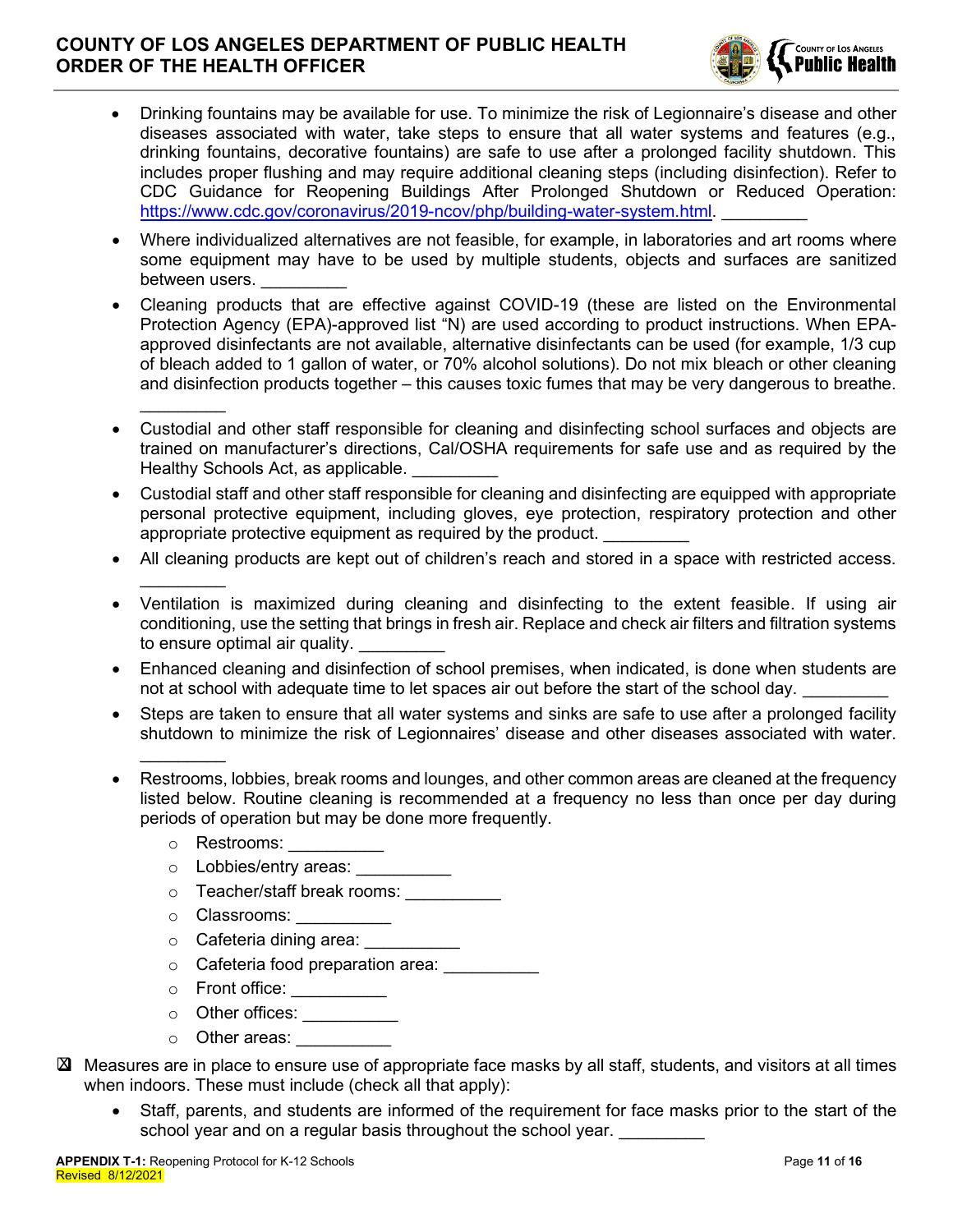

- All students 2 and older are required to wear face masks at all times while indoors on school property except while eating, drinking, or carrying out other activities that preclude use of face masks.  $\mathcal{L}_\text{max}$
- x Alternative protective strategies may be adopted to accommodate students who are on Individualized Education or 504 Plans and who have medical reasons why they cannot use or tolerate a face mask. They should substitute a face shield with drape at the bottom if tolerated. **Assessing for exemption** due to a medical condition, mental health condition, disability that prevents wearing a mask, or hearing impairment is a medical determination and therefore must be made by a physician, nurse practitioner, or other licensed medical professional practicing under the license of a physician. Selfattestation and parental attestation for mask exemptions due to the aforementioned conditions do not constitute medical determinations.
- Information is provided to staff, parents and students concerning proper use of face masks including the need to wash face masks after each day's use.
- Signage at the entry to the school, at the entry to the school office and throughout the school building reinforces this requirement and depicts proper use of cloth face masks.
- As feasible, two face masks are provided to each student at the start of the school year. If that is not feasible, parents and students are given information concerning methods for making their own face masks.
- Parents of younger children are encouraged to provide a second face mask for school each day in case the one a child is wearing gets soiled; this would allow for a change of the face mask during the day. \_\_\_\_\_\_\_\_\_
- Staff who are deployed at school entry or in hallways or other common areas remind students of rules concerning use of face masks.
- Employees engaged in activities (such as provision of physical therapy or personal assistance to individual students) are equipped with appropriate personal protective equipment (gloves, masks, gowns, etc.), as appropriate. \_\_\_\_\_\_\_\_\_
- Staff taking care of a sick student are provided with a medical grade mask to wear themselves, and a medical grade mask for the student to wear (if it can be tolerated) until the student leaves the building.

**NOTE:** Staff and students who are alone in closed offices are not required to wear face masks. Students may also remove face masks indoors when eating or napping or when wearing a face mask is otherwise impracticable (e.g., while swimming or showering). The school may consider whether it is appropriate for a teacher in the early grades to use a plastic face shield with a tucked-in drape below the chin as a substitute for a face mask to enable the youngest students to see their teacher's face and avoid potential barriers to phonological instruction.

- ⊠ Implementing measures to promote frequent hand washing by staff, students, and visitors is recommended. These may include (check all that apply):
	- Students and staff are given frequent opportunities to wash their hands for 20 seconds with soap. rubbing thoroughly after application, and use paper towels (or single-use cloth towels) to dry hands thoroughly.
	- Younger students are regularly scheduled for frequent handwashing breaks, including before and after eating, after toileting, after outdoor play, and before and after any group activity.
	- Staff are instructed to model frequent handwashing, especially in lower grades where bathroom time is an opportunity to reinforce healthy habits and monitor proper hand washing.
	- Portable handwashing stations have been placed near classrooms to minimize movement and congregations in bathrooms to the extent practicable.
	- Ethyl alcohol-based (contains at least 60% ethanol) hand sanitizer is made available to students and staff at strategic locations throughout the school where there is no sink or portable handwashing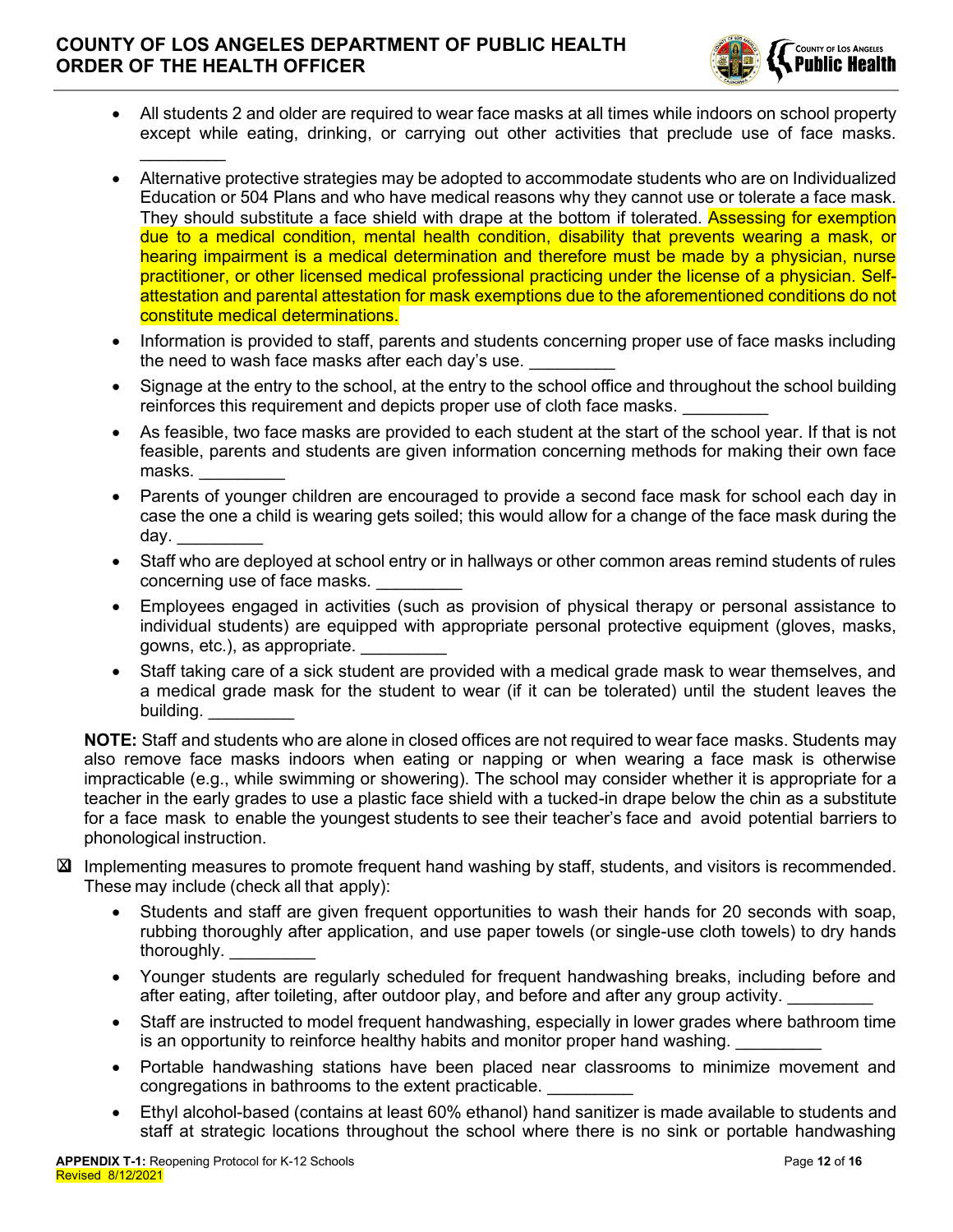

station (in or near classrooms, rooms in which support services are provided, music and art rooms). Ethyl alcohol-based hand sanitizer is preferred and should be used in school environments. Hand sanitizers with isopropyl alcohol as the main active ingredient are not used in the school, as it is more irritating and can be absorbed through the skin.

- Swallowing alcohol-based hand sanitizers can cause alcohol poisoning. Hand sanitizer is not out in the open and should be used with adult supervision for children under age 9. Faculty and staff have been made aware of the risk of ingestion and that they should call Poison Control at 1-800-222-1222 if there is reason to believe that a student has consumed hand sanitizer.
- Hand sanitizer, soap and water, tissues and trash cans are available at or near the entrance of the facility, at reception, and anywhere else inside the workplace or immediately outside where people have direct interactions.

#### **SPECIAL CONSIDERATIONS FOR PERFORMING ARTS**

#### **Music classes** X

- Any activity that requires participants to remove their face masks (e.g., playing wind instruments) may only be done as a group if the activity is held outdoors. However, individuals may practice such activities alone indoors in a studio or practice room with the door closed.
- For activities that generate more forceful expired respiratory droplets such as singing, increased distance between individuals and engaging in these activities outside is strongly recommended. Individual singers may practice alone indoors without a mask or with a single instructor present while indoors in a studio or practice room if both of them are masked. Increased distance between the singer and instructor is recommended.
- Limit the exchange (or sharing) of any instruments, parts, music sheets, or any other items.
- Use disposable absorbent pads or other receptacles, where possible, to catch the contents of spit valves or water keys; discard or clean properly after use.
- Consider using "bell covers" for the openings of brass instruments and specially designed bags with hand openings for woodwind instruments to minimize the generation of droplets and aerosols.

### **Theater classes** X

- Students and instructors in theater classes must wear face masks at all times when indoors. It is recommended that there be increased physical distance if the participants are enunciating (for example, those in a theater workshop).
- Limit, where possible, sharing of props, costumes, and wigs. If they must be shared, choose props, costumes and other materials that can be more easily disinfected. All props must be disinfected before first use on the set, and between uses by different actors. All shared clothing must be cleaned after each use. All wigs or other shared prosthetics must be disinfected after each use.
- Clean dressing rooms, green rooms, and production areas using a disinfectant from EPA's List N: Disinfectants for COVID-19.
- x Consider holding virtual or outdoor rehearsals and performances instead of indoor. Masks must be worn at all times for indoor activities.

#### **Dance classes** X

Students and instructors must wear face masks at all times while indoors. Masks may be removed briefly to drink water; during water breaks, students should be reminded to maintain an increased distance from others while masks are removed. Students should be reminded to limit their exertion to a level that is comfortable while wearing a face mask and to immediately take a break from exercise if they begin to experience any difficulty breathing. Masks may be briefly removed while a participant rests and catches their breath as long as they move an appropriate distance from all others in the space. Masks should be changed if they become wet, if they stick to a person's face, or if they obstruct breathing.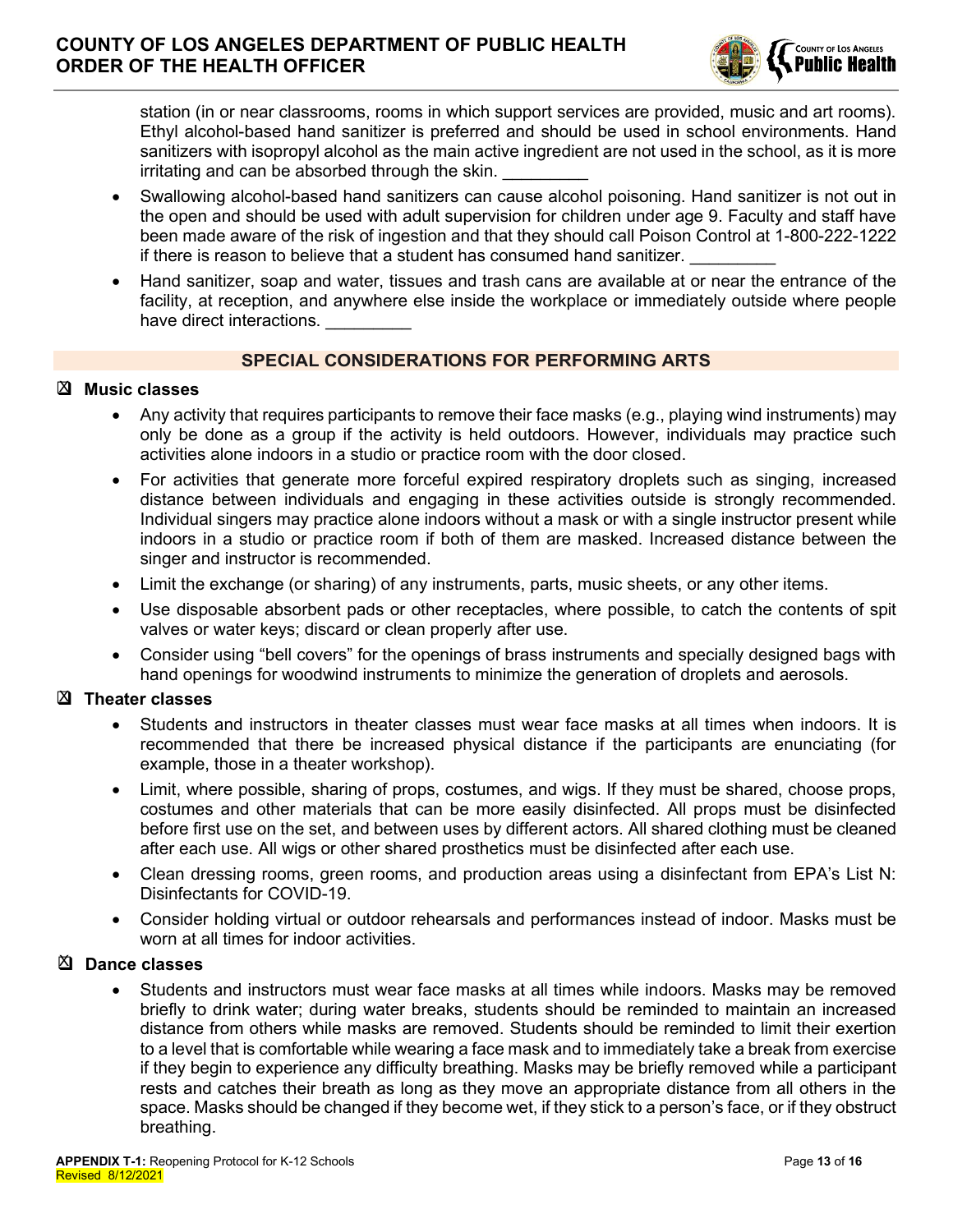

- For activities that generate a greater volume of respiratory droplets such as heavy exertion, increasing the distance between individuals and limiting such activities to outdoor space is strongly recommended.
- Maximize use of outdoor space for practice and performance as much as possible. Masks must be worn at all times for indoor activities.

#### **Music Recording**  $\overline{\mathbf{M}}$

- Singing in sound booths/recording booths is permitted at this time as long as face masks are worn at all times as required and increased distance between singers and from all others in the booth is strongly recommended due to the large amount of respiratory droplets released into a relatively small, confined indoor space.
- Playing of wind instruments inside a sound booth with others present in the booth is not permitted at this time due to inability to adhere to indoor masking requirements.
- Singers or musicians playing wind instruments are permitted to perform in the sound booth without masks only if they are sealed in the booth for solo recording and no other individuals are in the booth at the time.
- Other group instrumental music may be recorded using a sound booth; however, a minimum of 3 feet of physical distance should be maintained between all musicians at all times and masks are required as for all other indoor spaces.
- Before the booth is used by another musician or group of musicians, the booth should be well ventilated (consider use of an air purifying device) to promote full air exchange and shared equipment (e.g., microphones) should be sanitized.

#### **Performances** X

Any performances should follow the Best Practices for Large Events recommendations to reduce the risk of spreading COVID-19. Note that all performances in schools or other supervised youth settings requires use of masks in indoor spaces by all persons present regardless of vaccination status.

#### **D. MEASURES THAT COMMUNICATE TO THE CAMPUS COMMUNITY AND THE PUBLIC**

- ⊠ Information should be sent to parents and students prior to the start of school concerning school policies related to (check all that apply):
	- Isolation and quarantine policies as they apply to students who have symptoms or may have been exposed to COVID-19
	- Options for COVID-19 testing if the student or a family member has symptoms or has been exposed to COVID-19

 $\overline{\phantom{a}}$  ,  $\overline{\phantom{a}}$  ,  $\overline{\phantom{a}}$  ,  $\overline{\phantom{a}}$  ,  $\overline{\phantom{a}}$  ,  $\overline{\phantom{a}}$  ,  $\overline{\phantom{a}}$  ,  $\overline{\phantom{a}}$  ,  $\overline{\phantom{a}}$  ,  $\overline{\phantom{a}}$  ,  $\overline{\phantom{a}}$  ,  $\overline{\phantom{a}}$  ,  $\overline{\phantom{a}}$  ,  $\overline{\phantom{a}}$  ,  $\overline{\phantom{a}}$  ,  $\overline{\phantom{a}}$ 

- Who to contact at the school if student has symptoms or may have been exposed:
- $\bullet$  How to conduct a symptom check before student leaves home
- Required use of face masks
- Importance of student compliance with any physical distancing and infection control policies in place
- Changes in academic and extracurricular programming in order to avert risk
- School policies concerning parent visits to school and advisability of contacting the school remotely \_\_\_\_\_\_\_\_
- Importance of providing the school with up-to-date emergency contact information including multiple parent contact options
- x Other: \_\_\_\_\_\_\_\_\_\_\_\_\_\_\_\_\_\_\_\_\_\_\_\_\_\_\_\_\_\_\_\_\_\_\_\_\_\_\_\_\_\_\_\_\_\_\_\_\_\_\_\_\_\_\_\_\_\_\_\_\_\_\_\_\_\_\_\_\_\_\_

 $\mathcal{L}_\text{max}$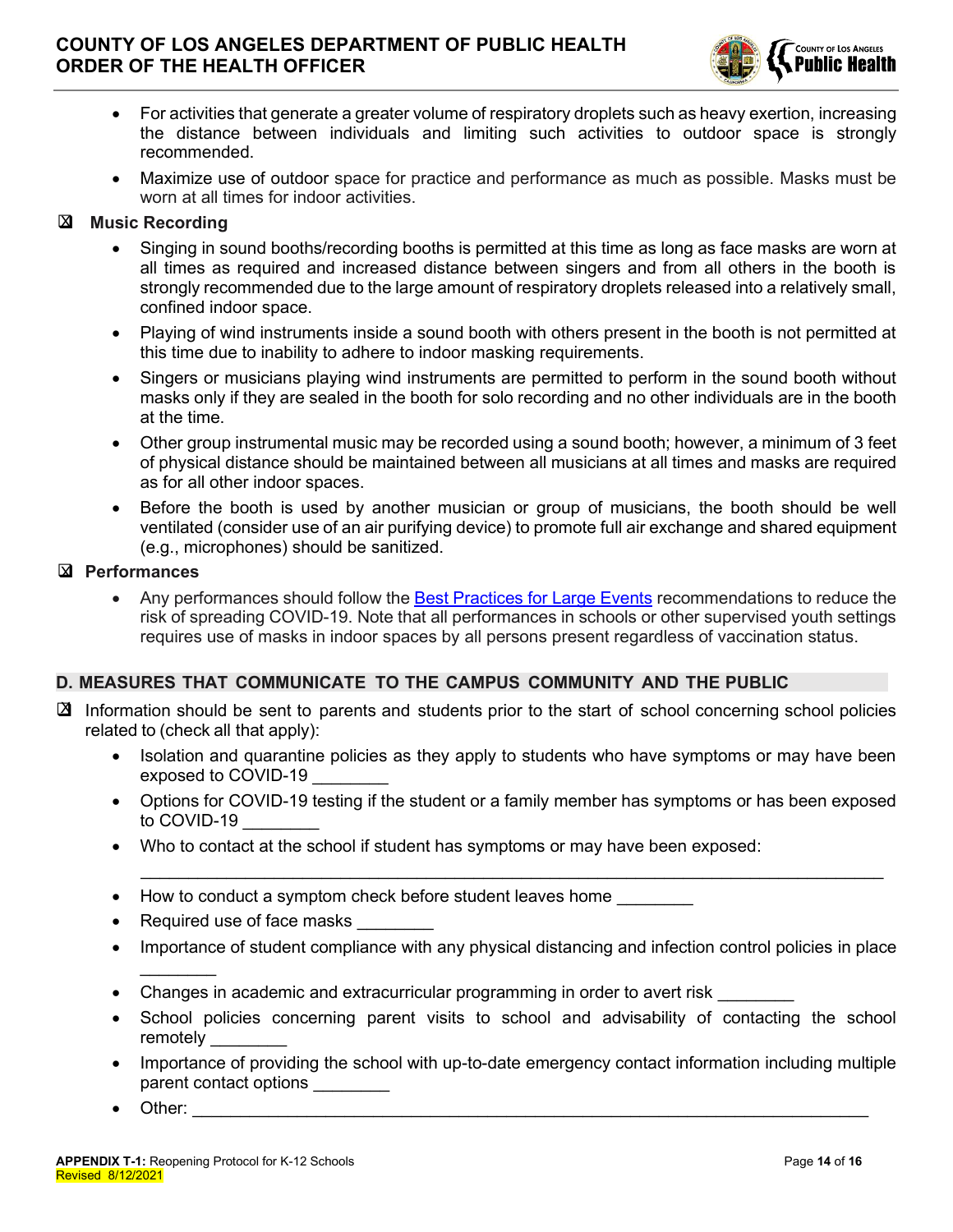

- ⊠ A copy of this protocol is posted at all public entrances to the school and uploaded to a public facing page on the school or district website.
- ⊠ Signage has been posted throughout the school reminding staff and students of policies concerning use of face masks and importance of hand washing.
- ⊠ Signage is posted at each public entrance of the school informing visitors that they should not enter the facility if they have symptoms of COVID-19.
- ⊠ The school has developed and circulated a communication plan in case full or partial closure is required due to a possible cluster of COVID-19 cases.
- ⊠ Online outlets of the school (website, social media, etc.) provide clear, up-to-date information about building hours, visitation policies, changes in academic and extracurricular programming, and requirements concerning use of face masks, physical distancing, and hand washing.
- ⊠ Online outlets instruct students, parents, and teachers on how to contact the school in case of infection or exposure.

# **E. MEASURES THAT ENSURE EQUITABLE ACCESS TO CRITICAL SERVICES**

- ⊠ A plan for updating Individualized Education Plans (IEPs) and 504 Plans of students with special needs has been developed to ensure that education can continue without undue risk to the student.
	- This plan includes a method for proactive school contact with parents at the beginning of the school year to assure that issues related to the child's education and safety are being addressed.
	- x Modifications to individual IEPs and 504 plans may involve remote learning, modifications to the classroom to accommodate student needs, school attendance in a separate area with few students, or a hybrid approach combining in-class and remote learning.
	- Steps taken to modify IEPs and 504 plans to assure student safety comply with relevant provisions of state and federal law.
- Administrative services or operations that can be offered remotely (e.g., class registration, form submission, X etc.) have been moved on-line.

# **Any additional measures not included above should be listed on separate pages, which the business should attach to this document.**

# **You may contact the following person with any questions or comments about this protocol:**

| <b>Business Contact Name:</b> | St. Joseph School |  |  |  |
|-------------------------------|-------------------|--|--|--|
| <b>Phone Number:</b>          | 310-679-1014      |  |  |  |
| Date Last Revised:            | 8/15/21           |  |  |  |